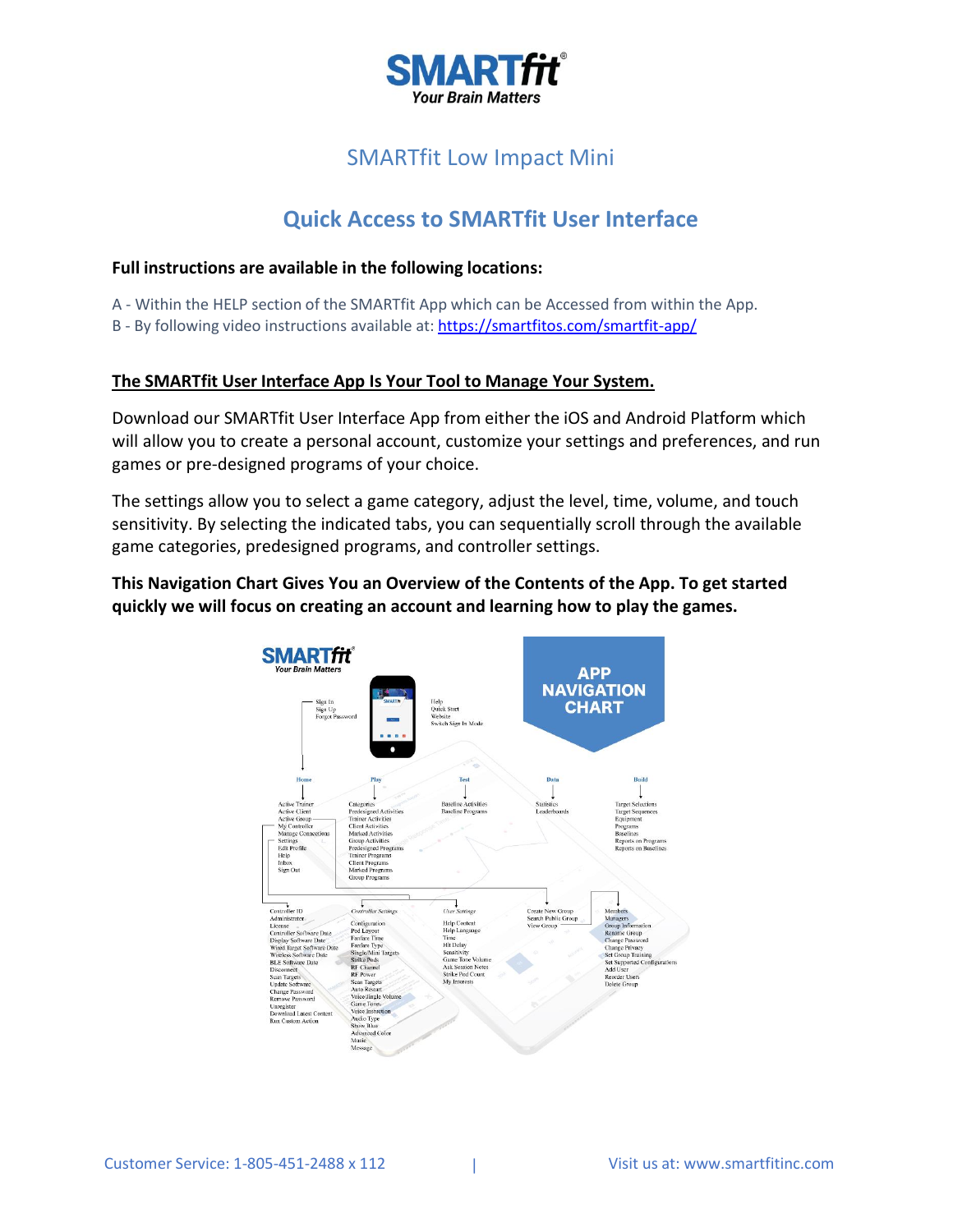

# **Follow the directions as laid out below to activate your account and get started.**

| 2.<br>Learn how to quick start the SMARTfit<br>App: Watch the video labeled "Create a<br>new Account on the Cloud" at the link<br>below.<br>https://smartfitos.com/smartfit-app/ | <b>SMARTftt</b><br><b>SMARTHE Quick Start</b><br>$\bigcirc$ |
|----------------------------------------------------------------------------------------------------------------------------------------------------------------------------------|-------------------------------------------------------------|
| a. Download and open the SMARTfit<br>App, create a new account, and<br>sign in.                                                                                                  |                                                             |
| b. Adjust the settings in the App to<br>match the Mini configuration,<br>then select the blue done tab.                                                                          |                                                             |
| Select the Manage connection tab<br>c.<br>and connect to your CPU. Your<br>wired targets will light up and are<br>ready for play.                                                | ľΟ                                                          |
| d. These instructions are available at<br>the help section on the SMARTfit<br>app, as well as on our website at<br>https://smartfitos.com/smartfit-<br>app/                      | G                                                           |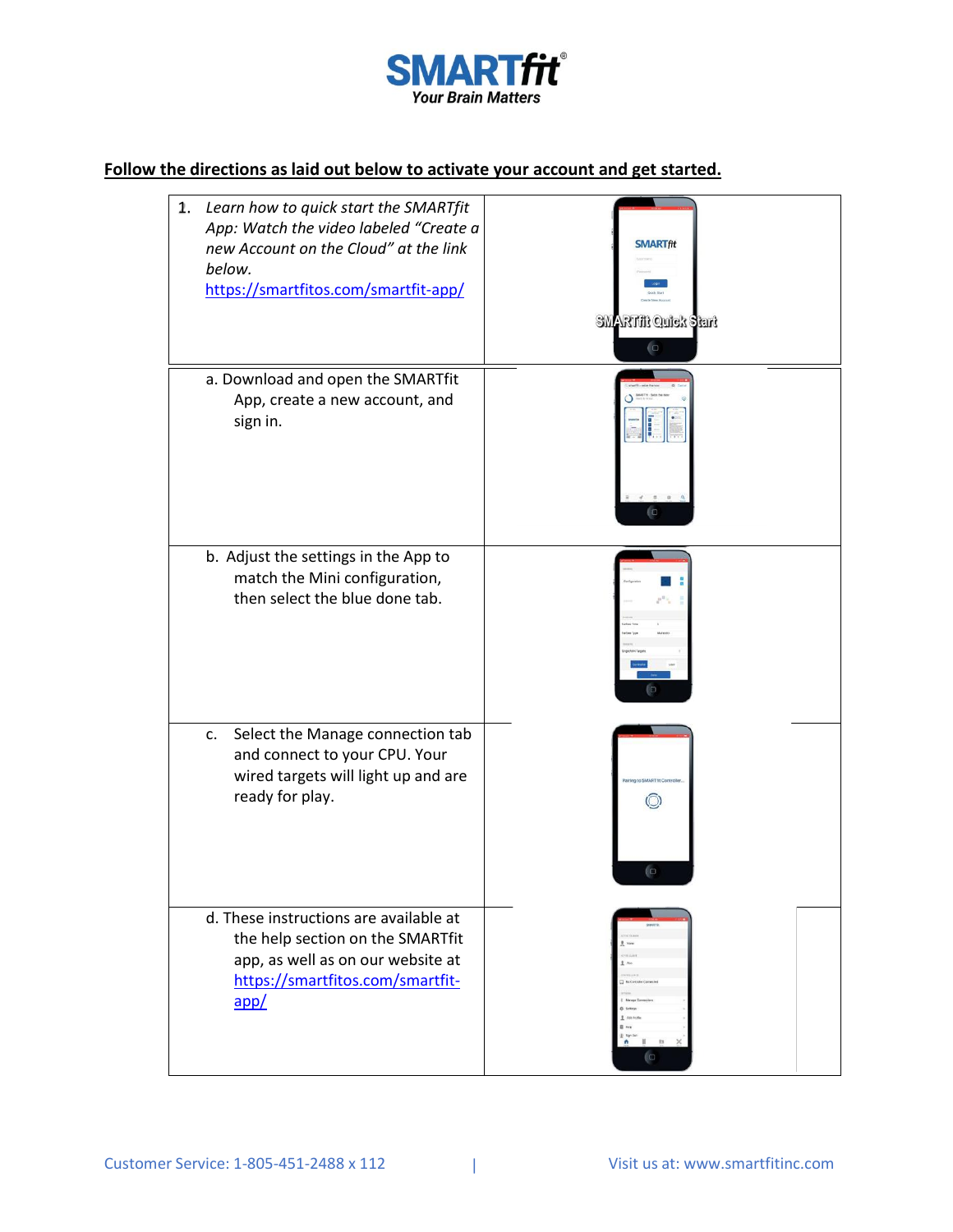

#### **This section covers key components of the app that will guide you to getting started.**

### **Create an Account**

There are two types of user accounts. One account is a Tier one user. Here you can choose tobe a coach, doctor, teacher, owner, therapist, or trainer. When this type of user is signed into the SMARTfit App, data cannot be collected for this account. A Tier two user must be activated. A tier one user has access to create Tier two users. The second account is a Tier two user. A Tier two user is a managed user. Here you can chooseto be an athlete, patient, student, member, or client. When this type of user is signed into the SMARTfit App, data can be collected and tracked for this account.

*Learn how to create a Cloud Account by watching the video labeled, "Create a New Cloud Account" at the link below* <https://smartfitos.com/smartfit-app/>

## **The following tabs appear either at the bottom of the app on iOS or at the top of the app on Android.**

#### **Home tab**

The Home tab will allow you to adjust the active user, sign into the SMARTfit controller, adjust the controller/user settings, edit user-profiles and access the help section.

*Learn the Controller Settings by watching the video labeled, "Controller Settings" at the link below* <https://smartfitos.com/smartfit-app/>

*Learn the User Settings by watching the video labeled, "User Settings" at the link below* <https://smartfitos.com/smartfit-app/>

#### **Play Tab**

There are 43 Game Categories under the first "Categories" tab. Select a desired category and read the "game rules" before you begin. The game rules will provide you with the information you'll need to know about what each standard and specialty setting does, so that you can adjust them accordingly. The Play tab is also used to access our Predesigned activities and Predesigned Programs, which are video supported activities and programs with customized settings for specialized training.

*Learn how to Play Predesigned Activities by watching the video labeled, "Predesigned Activities" at the link below*

<https://smartfitos.com/smartfit-app/>

*Learn how to Play Predesigned Programs by watching the video labeled, "Predesigned Programs" at the link below*

<https://smartfitos.com/smartfit-app/>

The Play tab allows you to create your own customized activities and programs from the categorieslist of games.

*Learn how to create an Activity by watching the video labeled, "How to Create an Activity" at the link below* <https://smartfitos.com/smartfit-app/>

*Learn how to create a Program by watching the video labeled, "How to Create a Program" at the link below* <https://smartfitos.com/smartfit-app/>

#### **Data Tab**

The Data tab will allow you to select data search features, view individual statistics on an active Tier two user, and view the high score tables for a desired category or activity.